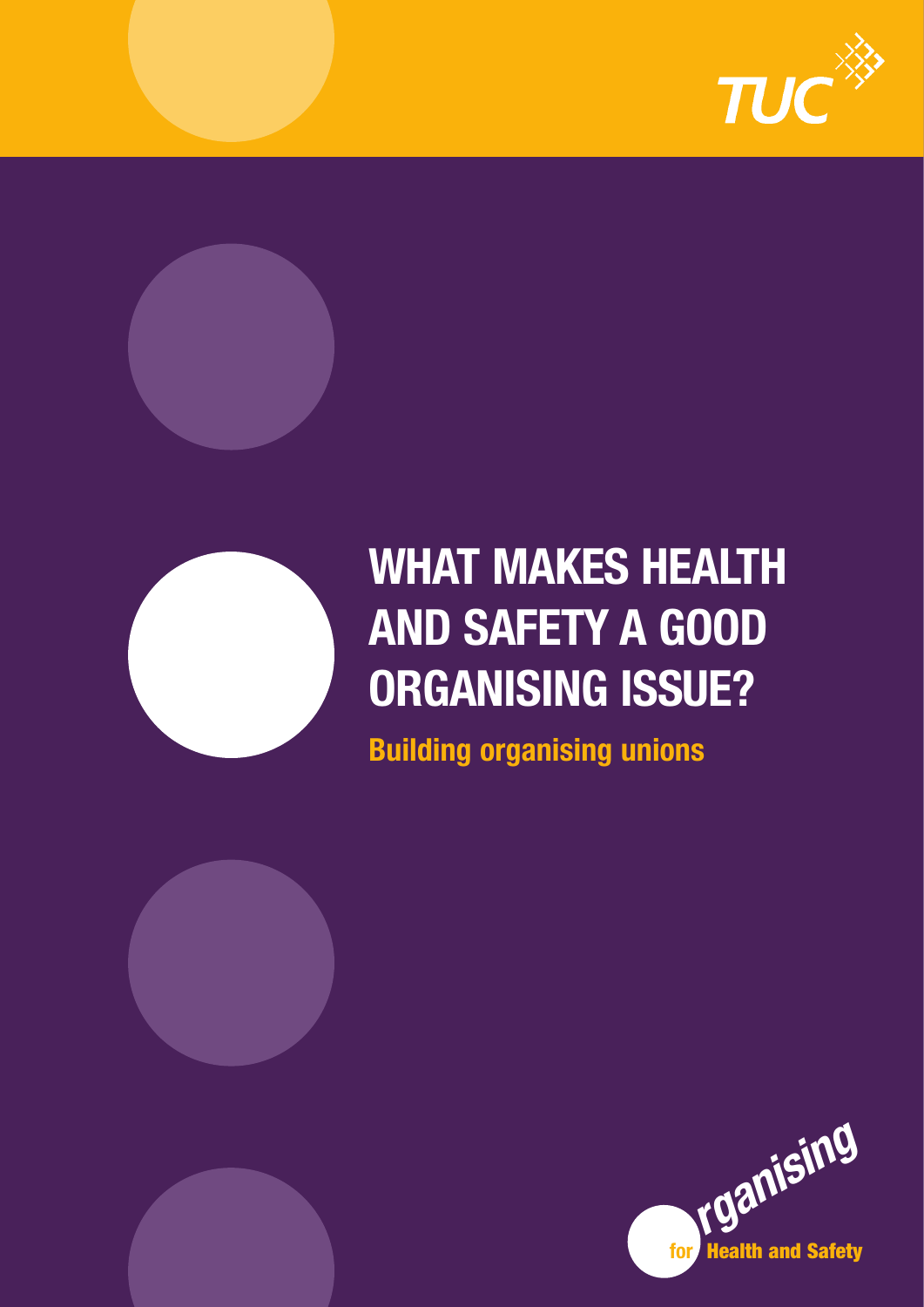#### © 2008 TUC

Published by the Trades Union Congress Congress House Great Russell Street London WC1B 3LS T: 020 7636 4030 F: 020 7636 0632 www.tuc.org.uk

Design: www.design-mill.co.uk Print: College Hill

All TUC publications may be made available for dyslexic or visually impaired readers, on request, in an agreed electronic format or in accessible formats such as Braille, audiotape and large print, at no extra cost. Contact TUC Publications on 020 7467 1294.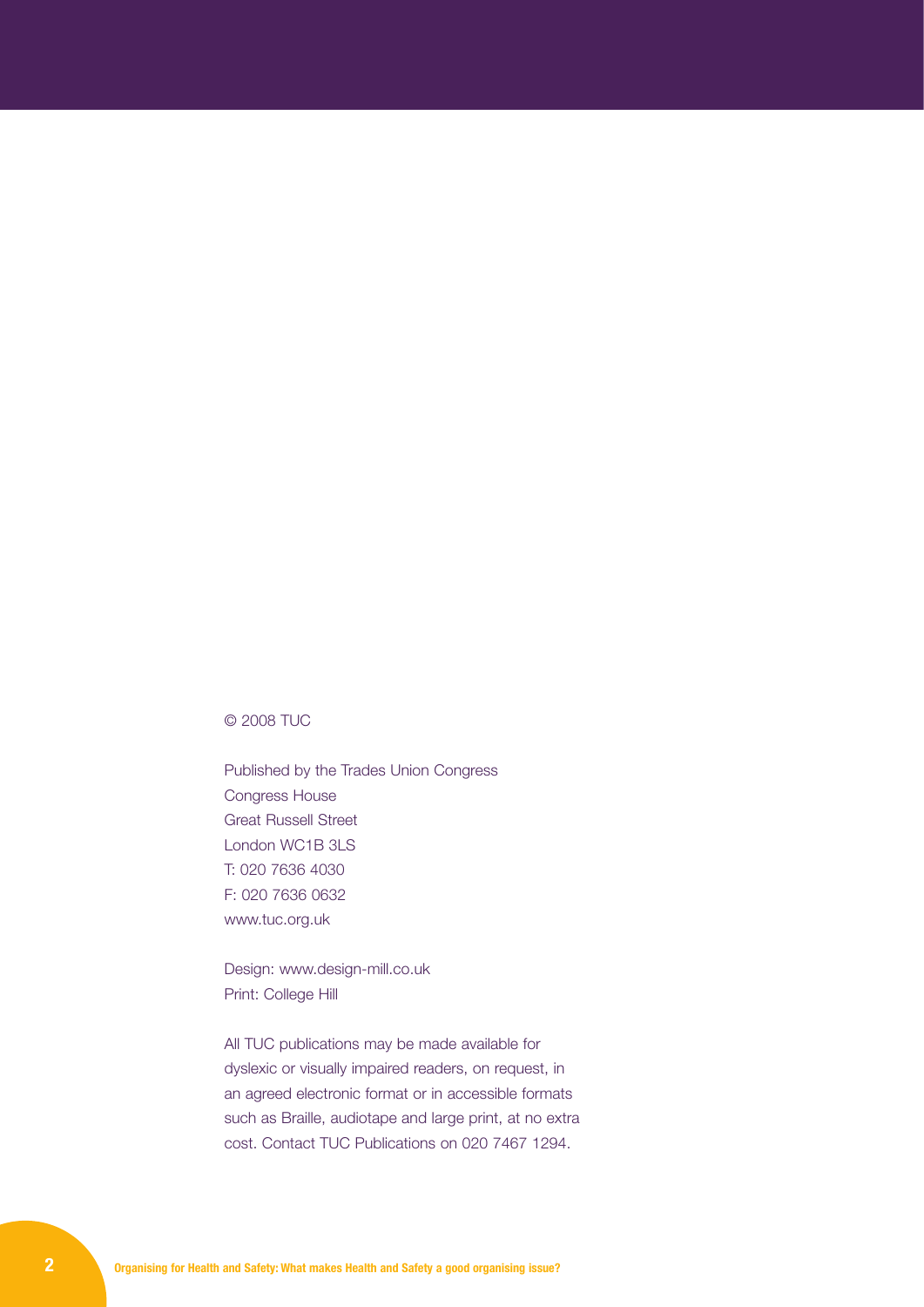# *1. Introduction*

Despite health and safety being a prime activity for unions, and one of the major reasons why workers want unions in their workplace, it is all too often seen as a specialist area and sometimes separate from other union activities. This guidance sets out to show how union organisers can use health and safety as a tool in a campaign for union recognition as well as to develop activists and grow the union in already organised workplaces.

The guidance is written with the assumption that the reader is aware of the numerous techniques that unions can employ in an organising campaign such as one-to-ones, workplace profiles, overcoming objections etc. It does not try to apply a health and safety scenario to each of these techniques but rather highlights how health and safety can be used to win an organising campaign.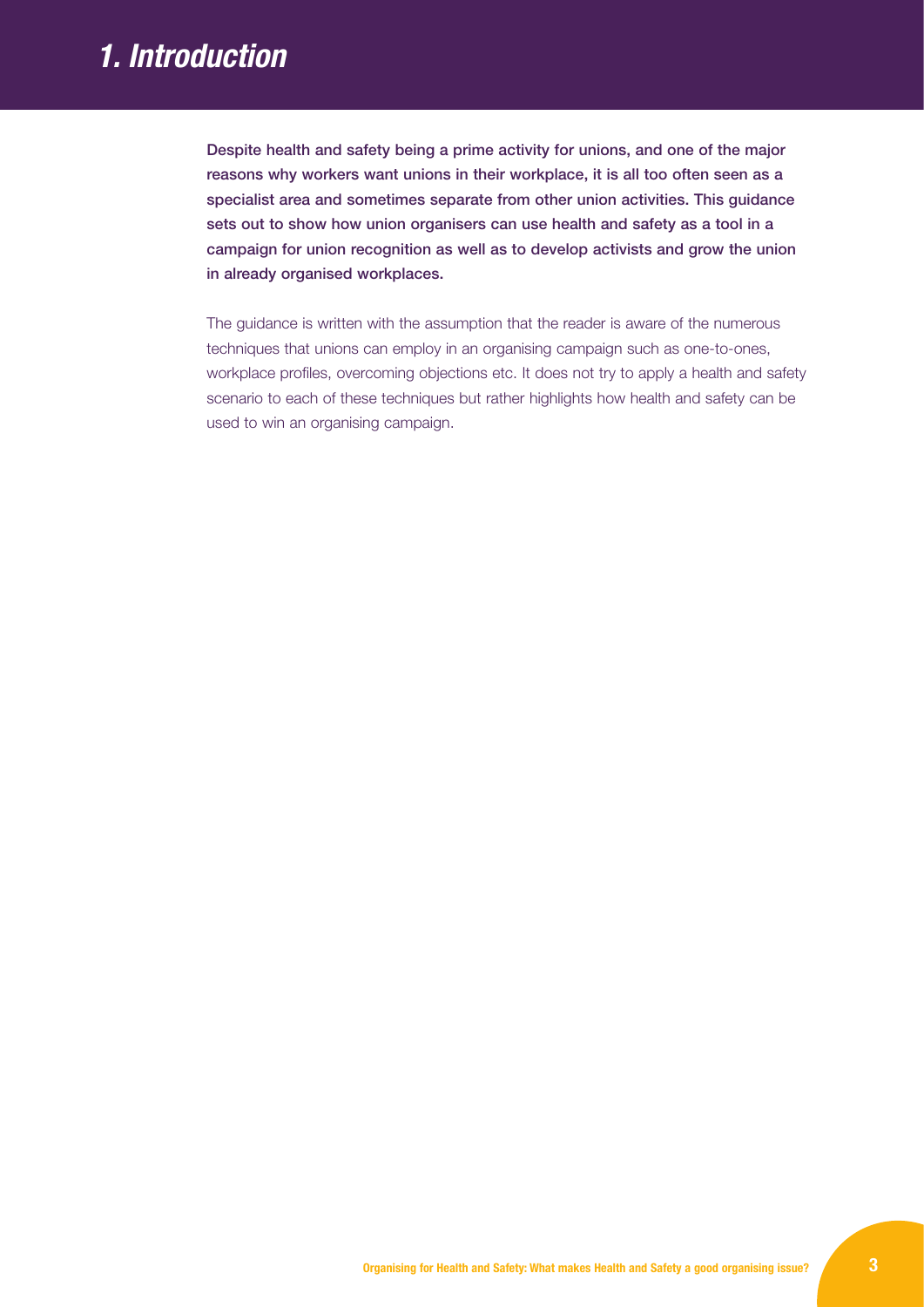# *Why health and safety and organising?*

Workplace safety and health is no different from other issues that unions fight for, like better wages or equality of treatment. Workers should be provided with a work environment that will not rob them of their health, their limbs or their lives. In an organising campaign you must decide whether this is an issue around which you can mobilise the workers and an issue that will give you leverage with the employer.

Union help in resolving health and safety issues has tangible results not only in terms of improving working conditions but also in raising awareness of the union.

Organising is tough – as a union organiser you need to take advantage of any issues that arise during a campaign, including health and safety ones.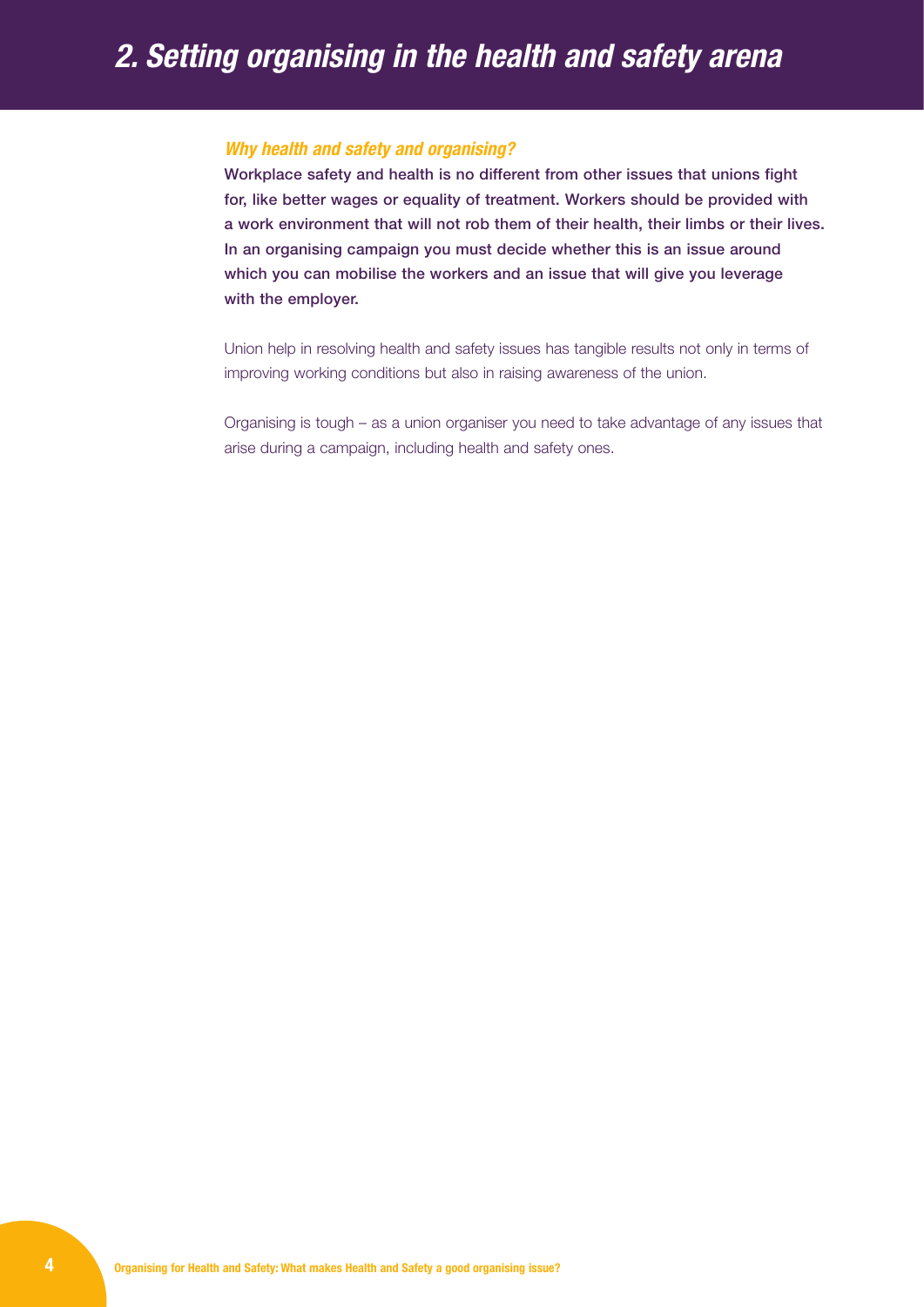# *3. The hazards of work*

Workers should know that not only are traditional work hazards, such as chemical exposure, work at heights or unsafe equipment, hazardous to their health and safety but also work design hazards, such as work pace and shift work. These can have serious detrimental effects on their health and should not be accepted as 'just part of the job'; something can be done about them.

As an organiser you will often find situations where:

- workers think these problems are just part of the job
- workers are used to the jobs, even when the jobs are uncomfortable and even painful
- workers are not aware of the harmful health or safety effects of particular workplace hazards
- workers think they have no control over safety and health
- workers think it is not possible to change the work environment to get rid of the safety and health hazards.

In an organising campaign you will not only face a management approach to safety and health from employers – e.g. "it's the worker's fault" or "fix the worker not the job", but you will also be dealing with many workers who accept this approach too, since it is the only approach they know.

Therefore, the organiser has to educate workers about the difference between an employer and a union approach to safety and health, expose management's failings when it comes to health and safety, and help organise workers around a union approach that advocates the identification and elimination or reduction of hazards.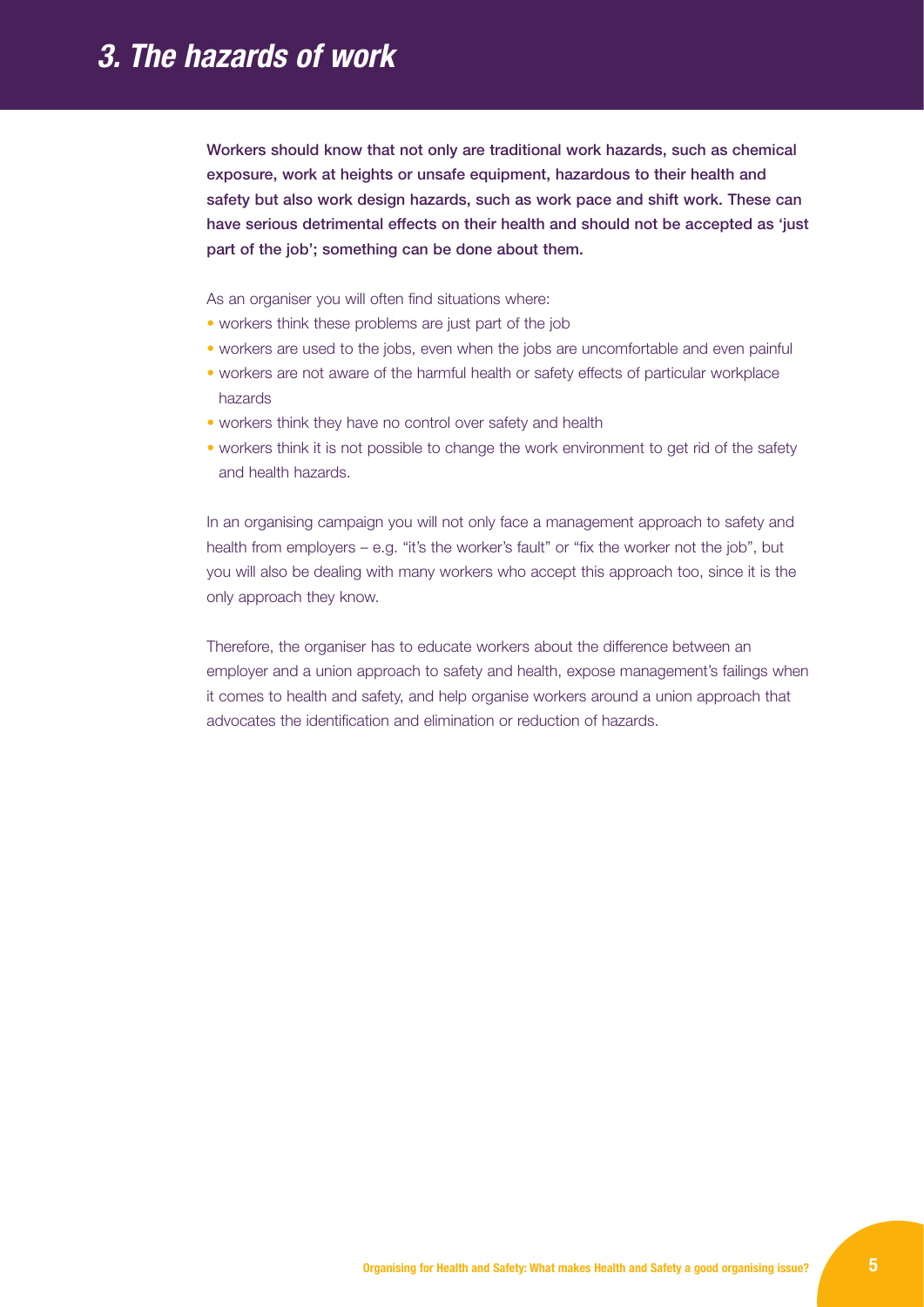Many of the strategies and techniques used by organisers – for example, strategic planning, mapping, one-to-ones and organising committees – can also be used to develop and motivate activists around health and safety issues in both unionised and non-unionised workplaces.

#### *What makes health and safety such a good organising issue?*

#### Often there are winnable objectives

Many health and safety conditions can be improved during the course of the campaign. This reflects well on the union and union activists. If the employer doesn't act on the problems this can make the employer look bad – particularly if the union campaign exploits the failure to act. When safety and health problems are corrected, this often makes a considerable difference in working conditions. The effect can usually be seen immediately.

#### The problems are widely felt and deeply felt

Workers care about safety and health. It affects everyone in a workplace.

#### The issues are easy to understand

Workers experience health and safety problems at first hand. It's part of their everyday experience unlike, for example, employment rights issues that may need a little study, or pension rights that can be incomprehensible to non-experts.

#### The issues can give workers a sense of their own power

Safety and health is an area in which, given the right issues, all workers can get actively involved and bring about results for themselves. Collective action and power: these allow workers to start "acting like a union".

#### Sends a message to the employer

Shows the employer that workers are defining their own safety and health agenda through the union.

#### Wins community support

Safety and health is something for which a workforce is more likely to get community support. There is a life outside the workplace and a health and safety failure leading to injury or a health or environment risk, not only effects the individual and their family but may also have consequences for the rest of the community.

So health and safety issues are good organising issues because:

- health and safety affects all workers
- health and safety issues can be won
- health and safety can move workers to take action.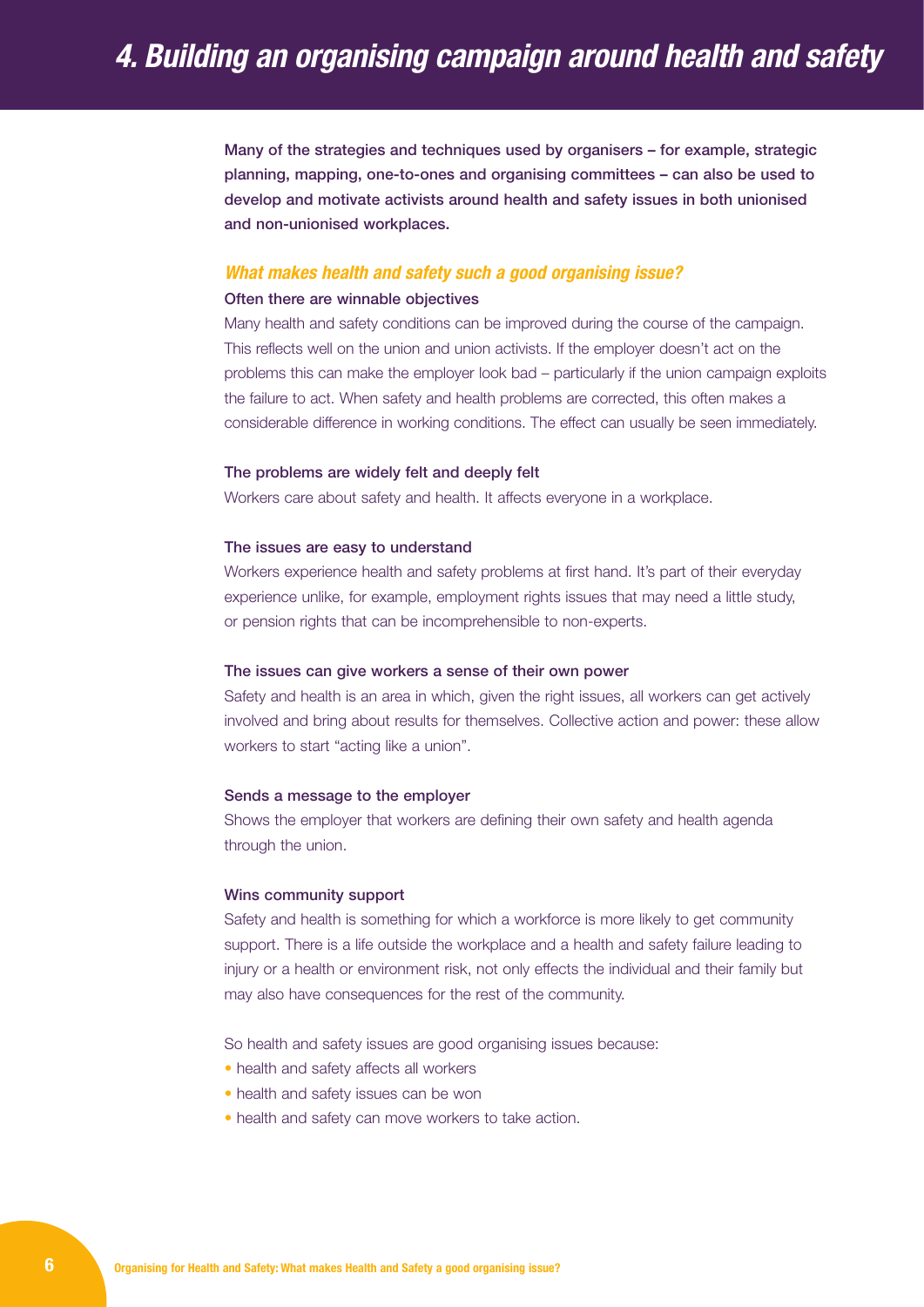A good organising health and safety issue should meet the following criteria:

- It can be won.
- The problem is serious and solving it will result in a real improvement in workers' lives.
- Many workers are affected and feel strongly about the issue.
- Workers understand the issue and what actions the employer is being asked to take to fix a dangerous situation.
- Workers will gain a sense of their own power and build leadership in the union.

A few years ago Unite Amicus was involved in an organising campaign at book distribution company Gardners Books which is a major player in this sub-sector. The company employed around 1000 people in Eastbourne and had a relatively high turn over, low pay and poor conditions. Its main competitor was Amazon.

One organising issue revolved around heat in the warehouse on hot days. The warehouse had no air-conditioning system and a lot of the fans were broken.

Rather than the union bringing an individual or collective grievance against the firm the union purchased 10 thermometers.

Members were responsible for taking these into the warehouse, placing them in the hot spots and keeping a log of the temperature every two hours, night and day (24-hour operation).

To do this they had to find people on other shifts to help, including nonmembers. Non-members quickly joined the union because they were actively involved in something to help themselves. Many showed a taste for becoming activists.

The monitoring system was linked to a reporting system giving regular contact to a large group of members and activists. Previously there had always been poor attendance at union meetings but this issue and the method of addressing it not only boosted membership and the activist base, it also gave members a purpose and reason to attend union meetings as they had something to report.

In terms of success it boosted membership by around 200 and doubled the activist base from around 7 to 14.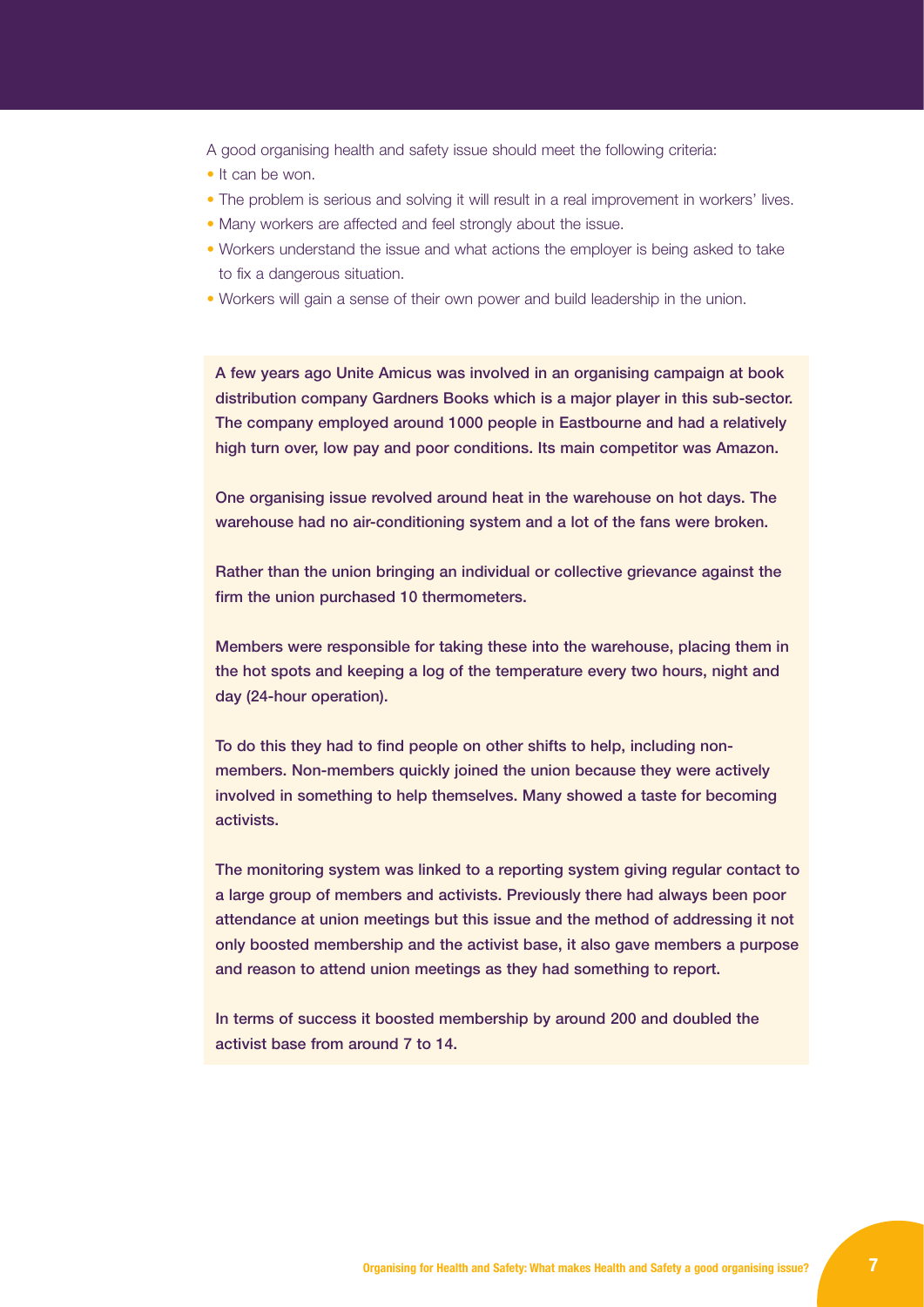# *Health and safety organising in a non-union workplace*

The first step is making contact. You will need to know about the nature of the hazards facing people working in the sector so that you can prompt a response when talking to people about the conditions they are working in. Those working in the firm know most about their working conditions so the role of any good organiser at this stage is to listen – aim for 70 per cent listening and 30 per cent talk. As an organiser you will be aware of the various tactics you can use to make contact with and identify individuals who can be your ears and eyes inside the firm and form the basis of an organising committee around health and safety.

These contacts are your major asset in using health and safety as an organising tool. Like any asset, these people need investing in so you need to ensure that they receive the appropriate support, which may include training but most importantly one-to-one contact with you as the union link.

Having developed contacts within the workplace you or the organising action group should carry out a health and safety mapping exercise.

Get to know the company's and the union's strengths and weaknesses in terms of health and safety. There are a number of questions you can ask as part of your mapping exercise to establish levers you can use against the company.

- Has the company been the subject of enforcement action by the Health and Safety Executive or other relevant enforcement body?
- Are there investors in the company that trade upon their own good health and safety record or environmental responsibility and does the company's record meet those standards?
- Are there discrepancies that can be exploited? Do investors wish to be associated with a company that does not meet their own standards? What do you know about hazards in the company's sector and does the company meet the statutory or sector standards to control those hazards?
- Are there safety reps and are they in a union; is there a safety committee and are there union members on the committee?
- Does the union have the appropriate information about the nature of hazards that workers in that sector face and access to expertise on what should be done to control or eliminate them?

Remember that even though there is no union, the employer may be required under the Health and Safety (Consultation with Employees) Regulations to establish a means of informing and consulting with their employees on health and safety issues.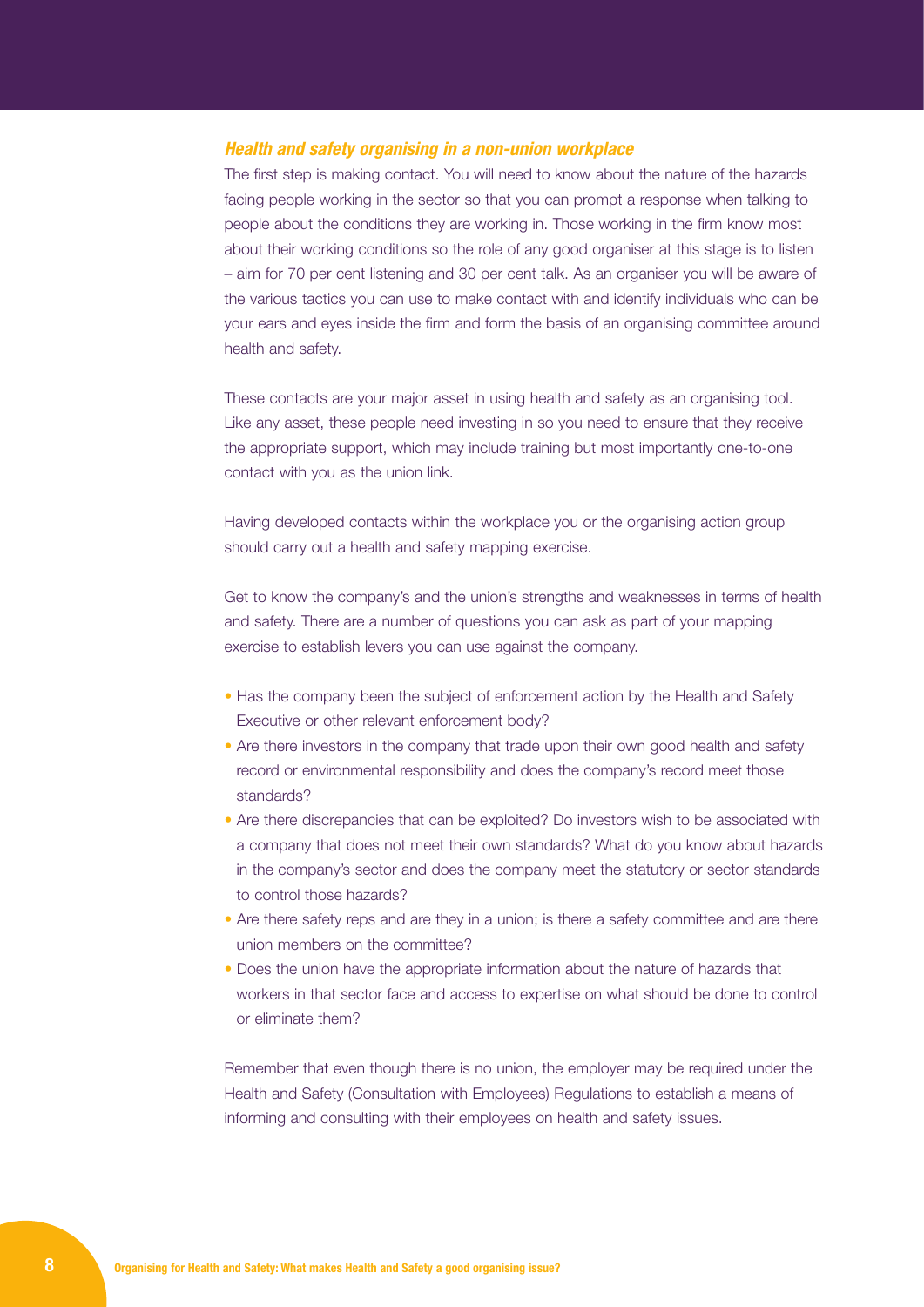This could give you the opportunity to influence the discussions staff have with their employer or to work towards ensuring that those selected/elected as worker reps are union activists or are in touch with, if not part of, the organising committee. Having people working on the inside is always best.

The aim is to change the safety committee established by the employer, and possibly controlled by the employer, into a committee on which union members, or union supported activists, can dominate the discussions and influence workplace policy. This may be a key element in building the union presence in the workplace prior to negotiations for recognition.

There will be circumstances where the employer has not initiated a consultation process. You will then have to work with the organising team to prime activists in the target company to promote with the workforce the need for the employer to comply with their legal obligations. This is all with the view of trying to get either union members, or union supported reps, into key effective positions in the target company so that other workers can see the benefits of union membership. It is also about getting members active to improve union density and therefore the effectiveness of the union.

Ensure all the time that the health and safety element aligns with the rest of the organising strategic plan and that appropriate resources are being applied suitably across the plan.

### *Unionised workplaces*

In theory it is easier to develop an active union presence in unionised workplaces. Unionised workplaces, though, can present their own set of problems, such as large numbers of non-union members and few activists and inactive or ineffective union branches. But the one clear benefit that a union can demonstrate to current and potential members is the presence of a trade union-appointed safety rep. However, this requires the safety rep to be trained and to receive ongoing support from the union.

But first, of course, the workplace will need mapping to establish if safety reps currently exist, where they are located and what training they have received and when. With the help of the organising team, one-to-ones and surveys will identify what are the key health and safety issues. This 'first-cut' exercise, as well as being an audit of the current situation, should also establish what changes might need to be made in terms of representation to help promote health and safety in areas which may not have effective representation or an active membership and to encourage activists to come forward and become safety reps.

Remember the aim is to get workers to become active themselves and not to 'leave it to the union' even though that may be through a very effective union safety rep.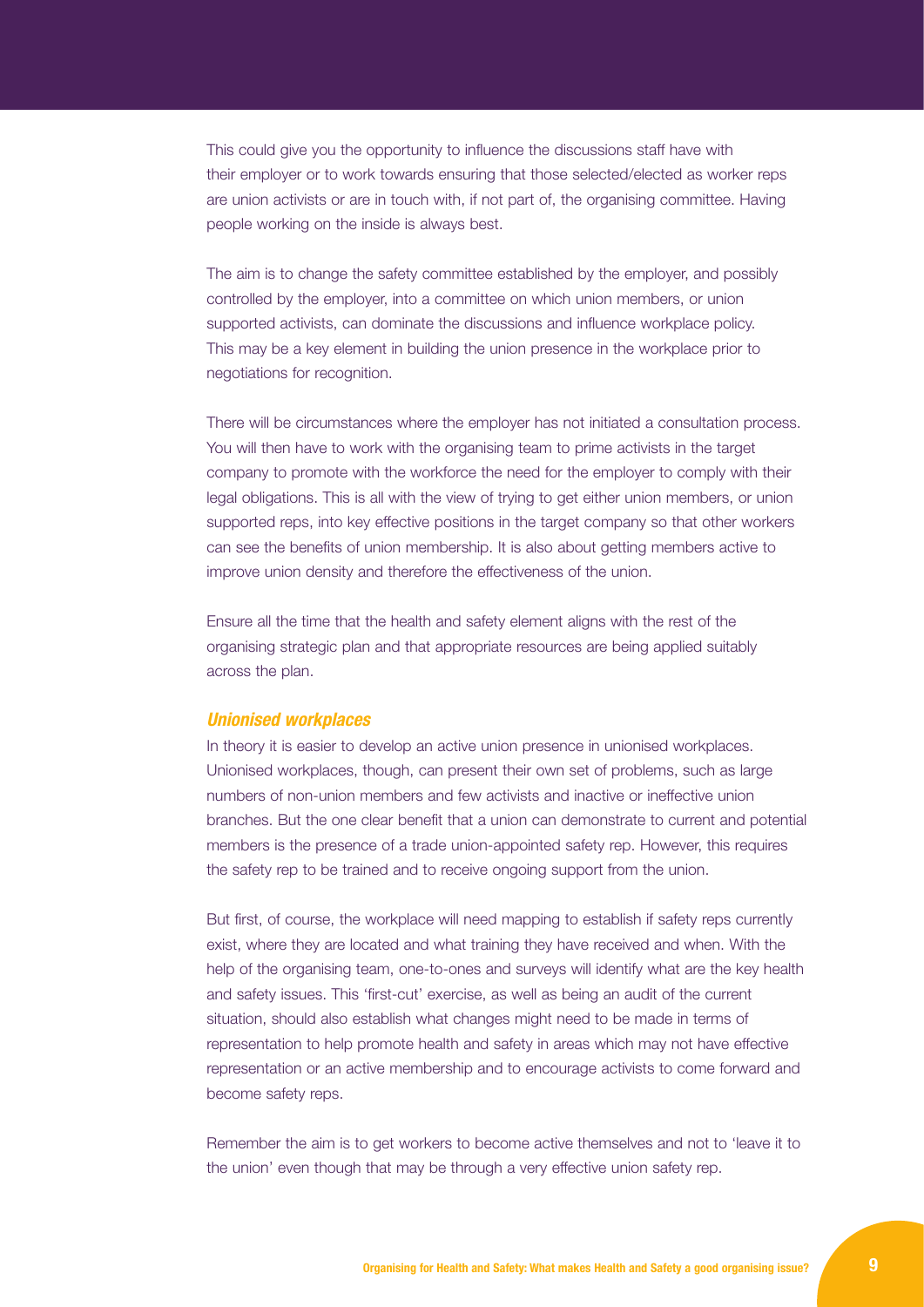# *Safety rep – an integral part of organising and union activity*

These examples, from the TUC Safety Representatives Awards, show some of the activities that safety reps engage in, offering possibilities for the organising approach.

**Gwen Cherry,** safety rep, stores forum rep and branch secretary for USDAW, won a company award in recognition of her idea, called a "plank", that reduces the reach needed to scan goods at the checkout. It was successfully trialed in her store and is now used nationwide. The holder of a TUC Certificate in Occupational Health and Safety, she had recognised and persuaded management that checkout layouts breached the Manual Handling Regulations. She worked closely with the company's design team to overcome the problem.

Sandra Vincent is the GMB convenor in her local council. She became a safety rep to improve her union's involvement in health and safety and make the workplace safer. Her main achievement has been to initiate a project within the local authority education service to develop generic risk assessments, which have protected the workforce and saved the council money. She has brought better representation and organisation to the council, and has recruited more people to the union and protected her members.

**Ian Beeby** took part in a HSE pilot exercise as a roving safety rep in agriculture, and is a national committee member for the agricultural workers section of Unite. He got involved to try to reduce the number of injuries and deaths in farming, especially on the roads where he has drawn attention to the legal anomalies of farm vehicles not needing MOTs. He is most proud of his role as a roving safety rep, going to farms without union members and helping them improve their safety system. He has also been active in visiting schools talking about safety, having taught 3,000 school children in and around Cambridge about the hazards of farms and construction sites.

In the UK, the legal rights of union health and safety reps in workplaces where the union is recognised by the employer are laid out in the Safety Representatives and Safety Committees Regulations 1977 (SRSC Regs).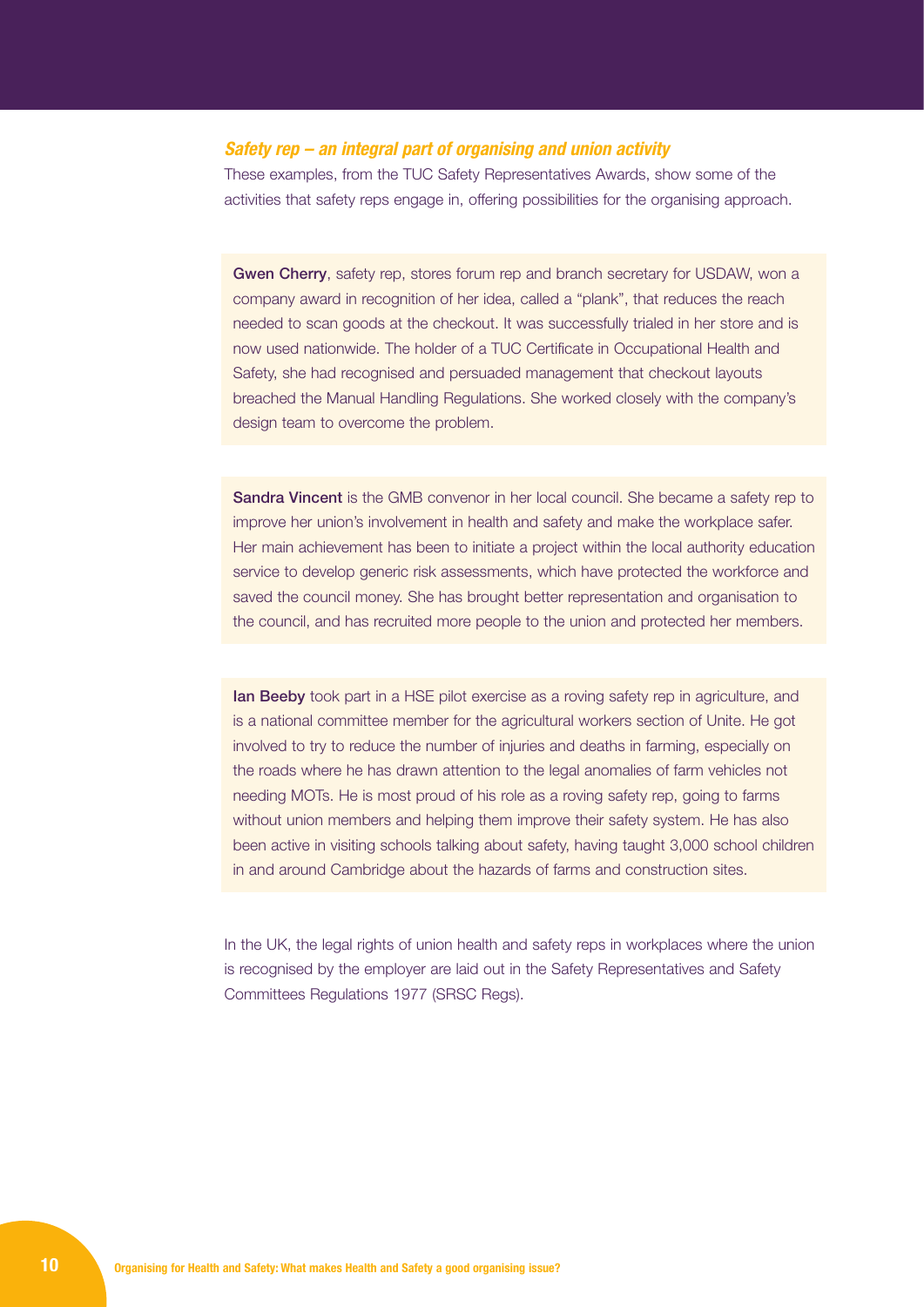The key functions of a safety rep are:

- representing workers in consultations with employers
- investigating potential hazards and dangerous occurrences
- examining the causes of accidents, dangerous occurrences and diseases
- investigating complaints by members
- making representations to the employer
- carrying out workplace inspections
- representing employees in consultations with inspectors
- receiving information from inspectors
- attending joint health and safety committee meetings.

Employers must establish a joint safety committee if requested to do so by two or more trade union health and safety reps. In general, employers must make available to safety reps all the information necessary to enable them to fulfil their functions.

Employers must provide any help and facilities reasonably required by safety reps to carry out their functions. Union safety reps must be provided the time off with pay to carry out their safety reps' duties and to undergo TUC- or union-approved training.

These are minimum rights. Many union safety reps negotiate rights to facilities, information and time off that go well beyond the legal minimum.

Trade union safety reps are protected from victimisation for any acts or omissions in their execution of their duties – the law gives safety reps rights, not duties.

The Employment Rights Act 1996 says safety reps have protection if they are unfairly treated or placed at a disadvantage in circumstances including:

- raising health and safety concerns
- carrying out designated health and safety functions
- proposing to leave or actually leave their workplace or any dangerous part of it, or refuse to return, in the event of what they reasonably believe to be serious and imminent danger, or
- proposing to take action to protect against a perceived serious or imminent danger.

The Public Interest Disclosure Act 1998 gives workers 'whistleblower' protection in a range of circumstances, including raising issues relating to health and safety being endangered.

In workplaces without union safety reps a watered down version of the safety reps' regulations apply – the Health and Safety (Consultation with Employees) Regulations 1996 (HSCE Regs). A similar regime covers those working offshore.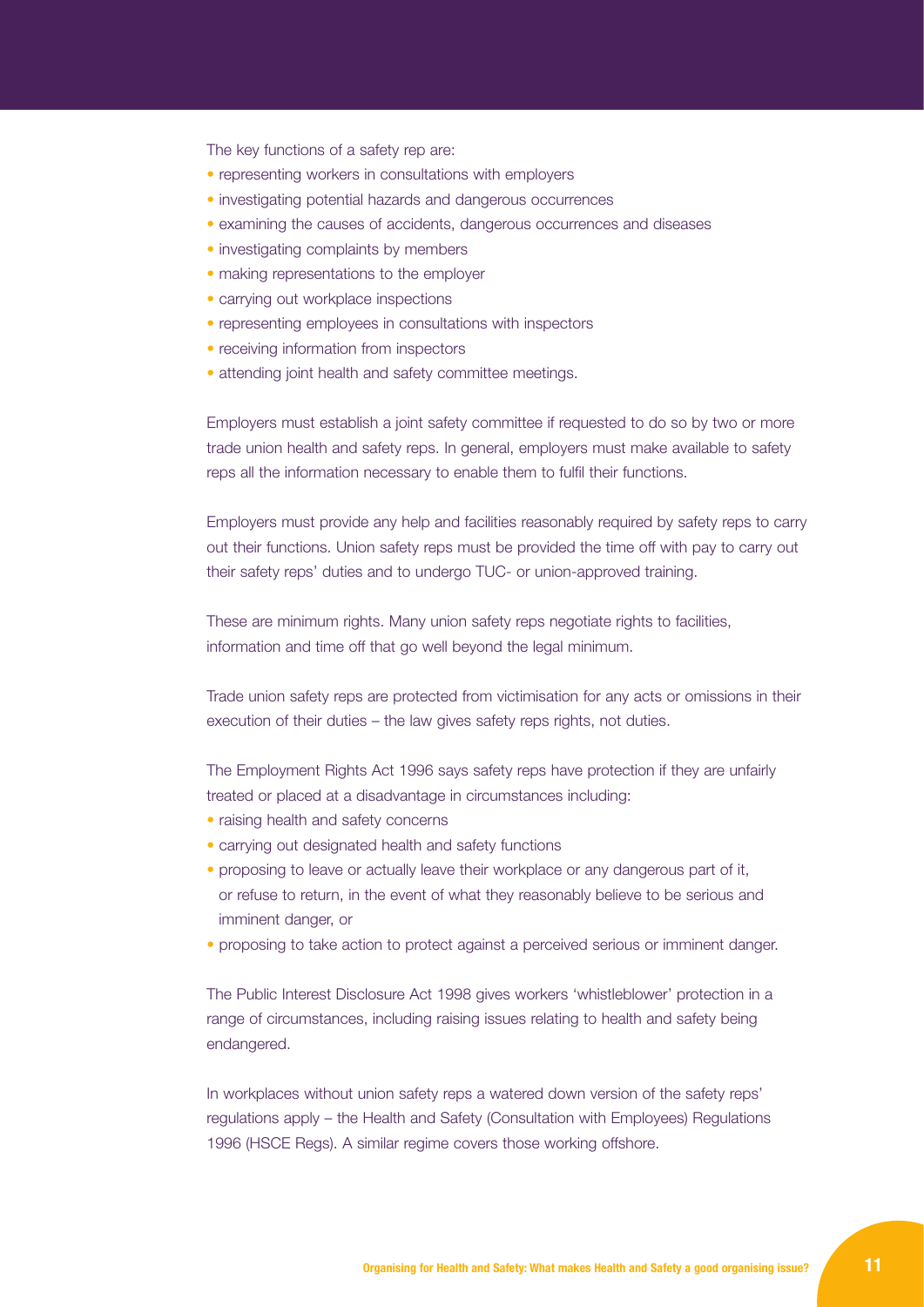Safety reps have a crucial role as workplace organisers. Their legal status gives safety reps an opportunity to contact and talk to members and non-members alike. An active safety rep is the face of the union in the workplace that workers will see about the workplace on a regular basis. An organiser needs to ensure that safety reps are aware of the organising agenda and realise how their position as a union safety rep can contribute to the organising campaign.

#### *Worker health and safety committees*

Under the SRSC regulations, in union recognised workplaces management must respond positively when two or more safety reps ask management to establish a safety committee. Ideally these should to be operated on a partnership approach with management and unions having an equal place at the table with mutual arrangements being made on the chairing and servicing of the committee.

Where the union is not recognised the organiser should establish worker health and safety committees to help the organizing campaign with health and safety issues in an on-going and effective way. These are formed of activists that have been identified through one-to-ones and other organising activity and can be more overtly tied in to the union's organising activities.

The activists on the committee communicate with workers in the workplace and organisers on health and safety matters, and recommend strategies and actions to raise issues and improve conditions and are able to take its campaigning beyond the workplace to the community at large.

A 'dirty tricks' campaign in 2005 by parcels company DHL, attempting to derecognise the company, drew attention to serious safety shortcomings at the firm. A survey of GMB members revealed working time, welfare, vehicle ergonomics and personal protective equipment concerns. Union reps became active around these safety issues, leading to an increase in rep numbers and increased confidence. The GMB reports "a consolidation and growth in the membership."

GMB general secretary Paul Kenny said that health and safety is "an area where working people trust trade unions to deliver at both a national and a local level." He added that the union saw health and safety as a key organising and recruitment issue. "By demonstrating their rights to investigate, inspect and discuss health and safety concerns, GMB safety reps can show the effectiveness of trade union membership and the benefits which arise from it."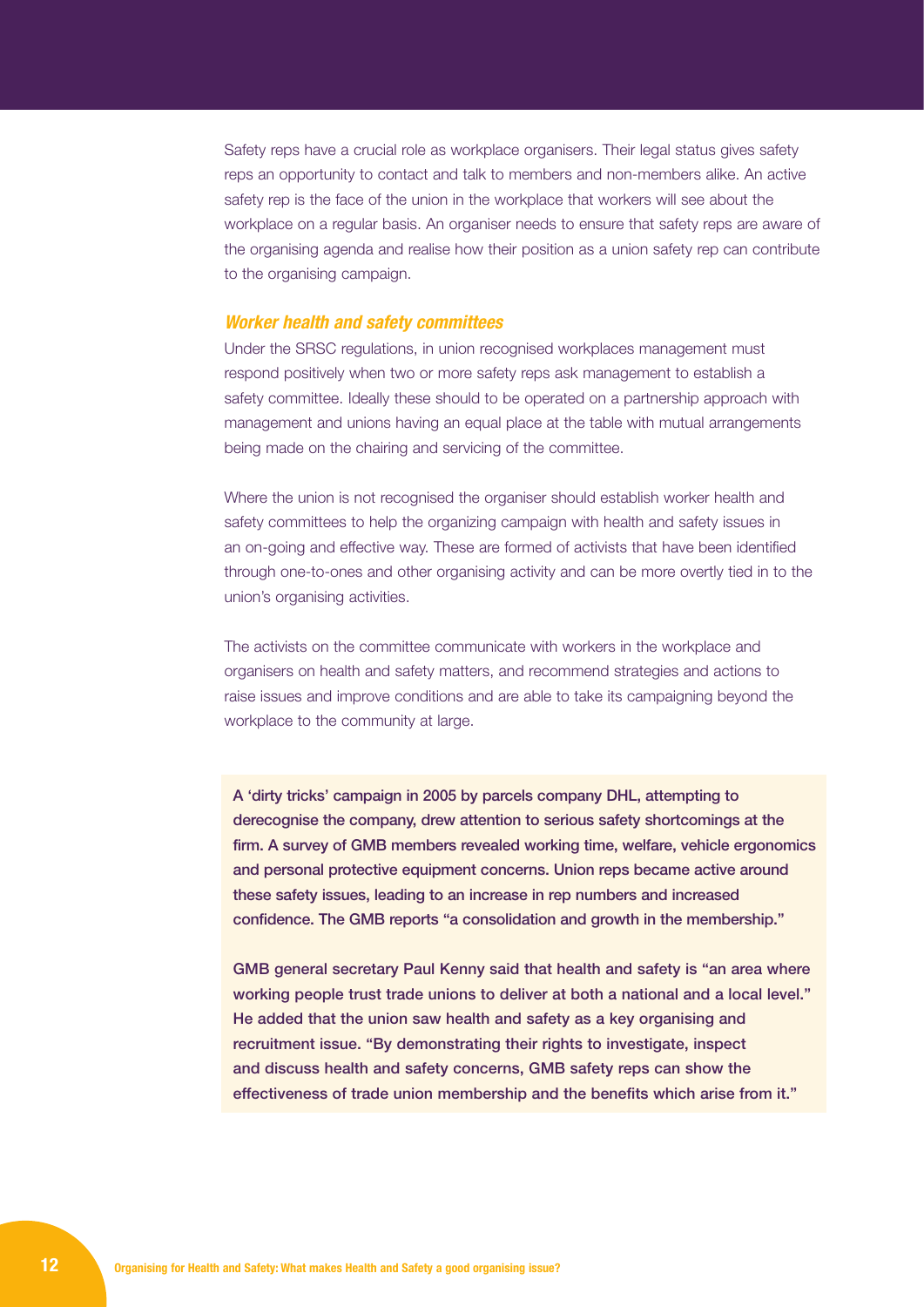# *Functions of a health and safety committee in organising*

The safety and health committee should be involved in several main activities:

- **1** identifying current and potential health and safety hazards and problems
- **2** identifying appropriate measures to eliminate or control hazards and problems
- **3** identifying effective union strategies for raising health and safety issues as part of the overall organizing campaign
- **4** assisting the voluntary organizing committee in integrating health and safety issues into the overall organizing strategy
- **5** serving as the focal point for worker concerns about safety and health and building member involvement in the union's health and safety efforts.

With the above in mind, some of the specific activities that worker committees can undertake to accomplish these functions include:

- surveying workers regarding their health and safety concerns as well as work-related symptoms, injuries, illnesses and stresses
- conducting body mapping, hazards mapping and other activities for identifying and tracking hazards and their impacts on the workers
- conducting investigations of incidents, illnesses and near misses
- accessing and regularly reviewing information on hazards, monitoring data, incident reports etc.
- accessing and reviewing information on contemplated workplace changes for the presence of hazards. This would include reviewing plans for new equipment, new work processes, new technologies, work restructuring/changes in how work is organized, etc., to see if adjustments need to be made to assure that the change is safe and healthy for the workforce
- engaging in regular communication with workers on health and safety issues
- educating workers about particular health or safety issues and concerns
- helping select priority health and safety issues to raise during the organizing campaign
- assisting with the development of strategies for getting priority health and safety issues addressed
- monitoring HSE complaints.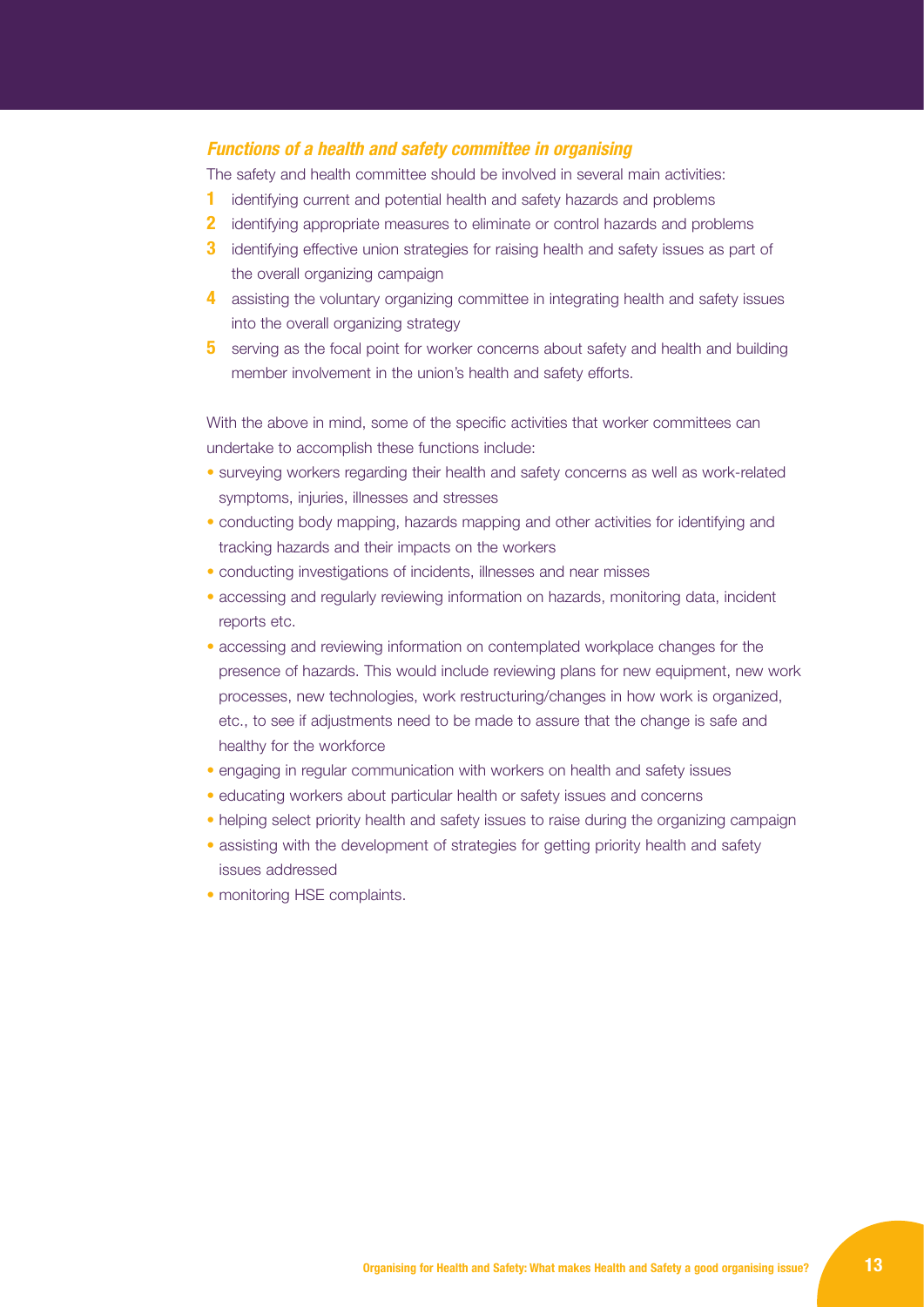This advice is reproduced from the Australian Metal Workers' Union's OHS Manual.

- **1** Management has different goals, even enlightened management. They may care about safety in its own right, but are probably more concerned about workers' compensation costs. And building the union is never one of the management's goals.
- **2** What you do with the company on health and safety is a form of collective bargaining. Even if you don't see it that way, they do.
- **3** Health and safety isn't a technical issue. Technical knowledge helps. But there are plenty of places to get technical information. Strategy and organisation are much more important.

"Fifteen Things every Unionist should Know about OHS" from the AMWU OHS Manual can be found on this page of the AMWU's website www.amwu.asn.au/images/OHS07CHAPTER2.pdf

Above are covered the major health and safety topics as organising issues around which to engage current and potential members. Below are some practical areas that organisers and organising committees can develop in relation to health and safety.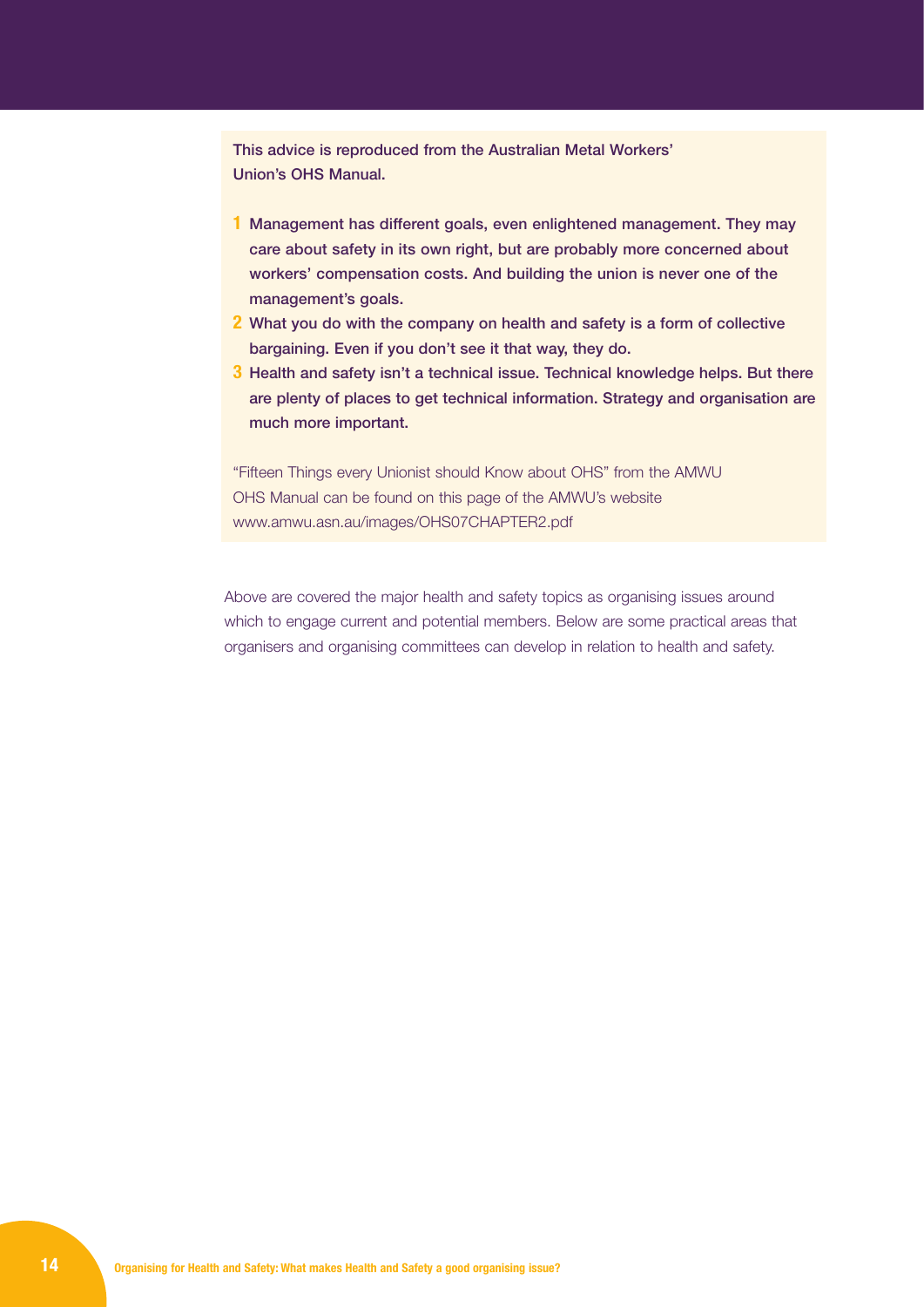# *Activities for union organisers around heath and safety*

Organisers can often use safety and health issues in campaigns to galvanise the support of workers and demonstrate the strength of having a union fight to improve working conditions. Here are some suggested activities organisers can do to incorporate safety and health into the organising drive:

- Conduct a survey among the workers to identify hazards and develop an issues list for action.
- Research past HSE or local authority inspections and citations at the workplace.
- Establish a union safety and health committee among the workers.
- Train workers on their safety and health legal rights and how to identify hazards in the workplace.
- Analyse injuries and illnesses occurring at the work site by having the organising committee or union safety and health committee request copies of the BI 5010 accident report form.
- Find out what chemicals workers use and how much they're exposed to. Request the list of hazardous chemicals, safety data sheets, and worker exposure measurements.
- Initiate individual and group activities among workers to assert their rights by filing complaints on hazards, wearing badges highlighting workplace hazards, asking HSE to inspect the facility. Use the TUC website and click on the Health and Safety and Organising pages in the right hand menu.

Worker's Memorial Day is held on 28 April every year. All over the world workers and their reps conduct events, demonstrations, vigils and a whole host of other activities to mark the day. This could provide a useful point for activity – though don't wait all year! More information on the TUC health and Safety pages.

The employer is, of course, under no obligation to provide you with such information if the employer does not recognise the union and therefore the union does not have its own safety reps in place. However, the employer is obliged to give such information to employees and those who come into contact with their operations so identifying activists through one to ones and other organising strategies is important.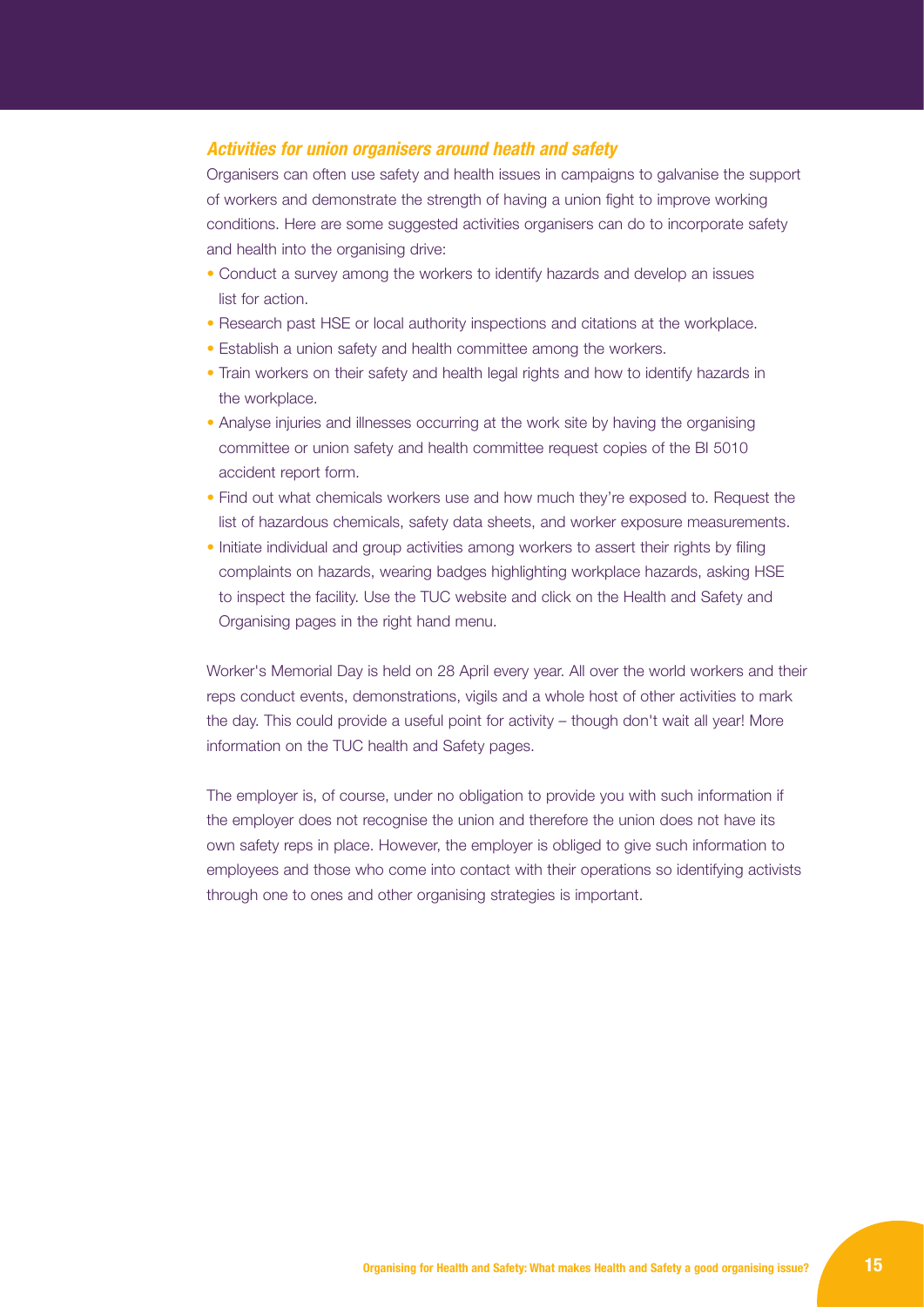# *Unite action on health and safety: shared Wellington boots*

This was a greenfield site in the Midlands: a new food factory employing 500 workers, from a variety of nationalities. By talking to the workers (one-to-ones) the T&G section of Unite organising team found that their main issue was having to share their work-boots (Wellington boots). The incoming shift had to take over the boots of the outgoing shift! And, as if that wasn't enough, their boots leaked, and no personal lockers were provided. So this was an issue that was widely and deeply felt.

#### What did they do?

- Newsletters covering these issues were circulated in "all the languages we had knowledge of".
- The leaders then took around a petition calling on the employer to meet its duty to provide effective PPE and to provide lockers.
- When the employer did not respond to this, or to requests from organisers for access to workers on the site, Unite organised a mass sign-up of members and over 200 individual grievances were lodged.
- The employer was given the choice of dealing with these grievances on an individual basis, which would have taken weeks, or collectively on the basis that they would grant recognition. The employer opted for recognition.
- The employer agreed to remedy the issue of the boots and Unite followed up with another survey to monitor this.
- The employer bought inferior boots. This was soon picked up by the newly elected reps and representations were made.
- Using cheap boots was a false economy as the employer had to replace the boots.

Organisers all know about mapping the workplace but mapping health and safety is very useful too.

#### *Mapping activities: techniques for workers to identify injuries, hazards and problems*

The first step in a health or safety campaign is to find common problems. Then begins the detective work to find the hazards behind the symptoms. Many health and safety activists use body and workplace maps to see how workers are injured in their workplaces now, or how they are affected by what they did years ago.

Mapping is participatory and fun. It involves most senses, can be used where workers speak different languages or don't read well, and is a quick way to make sense of complex situations. Maps can show the different experiences of workers by age, seniority, job, or gender.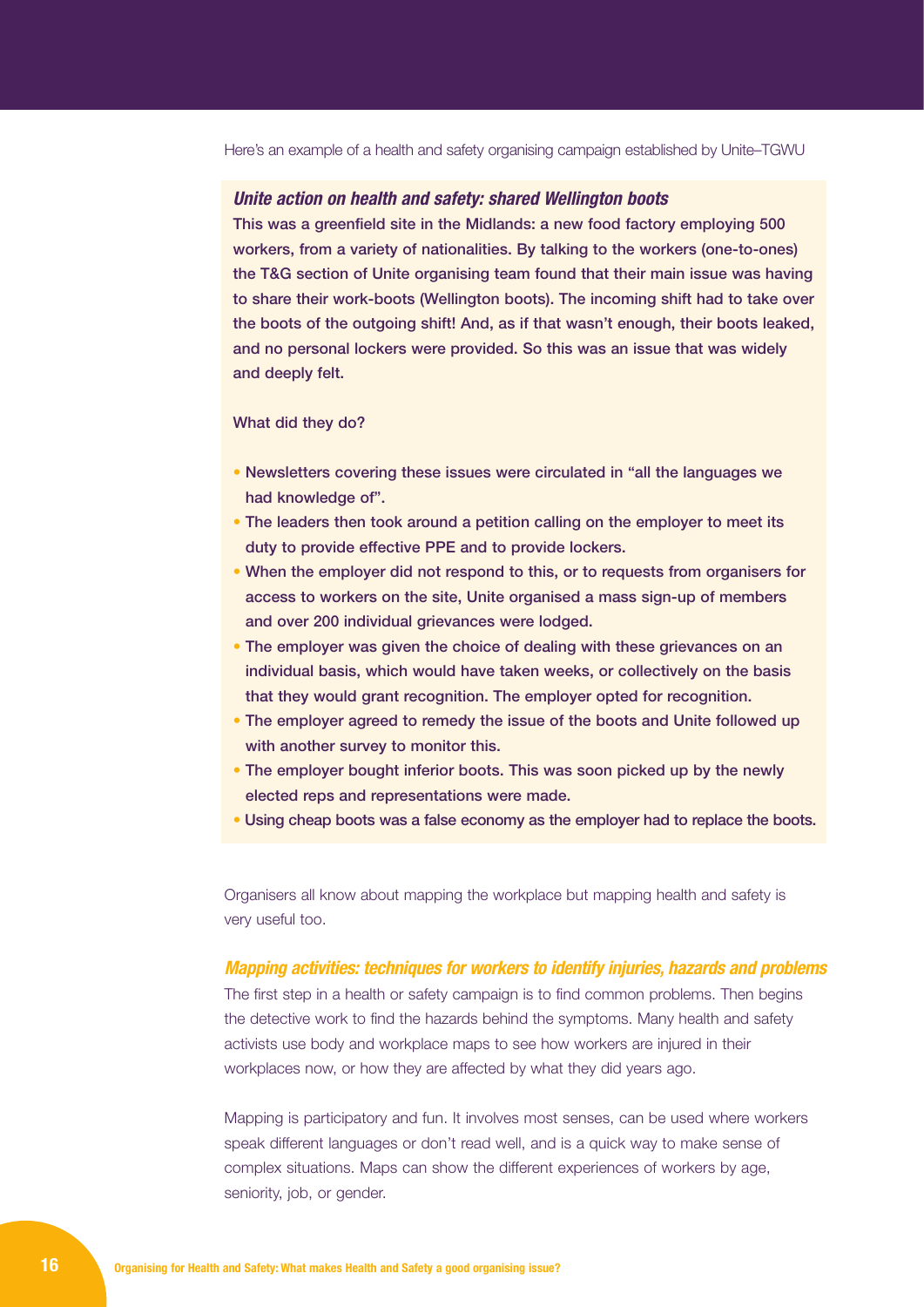Body maps can show the patterns of symptoms and the long-term effects of hazards. Workplace maps give an overview that individuals do not have. You can use the two types of maps together to see the workplace in a new light.

### *Body maps*

"This is the first time I've known I'm not alone in my pain," a veteran construction worker said after seeing the body map he and others made in an ergonomics workshop for operating engineers. His reaction illustrates a classic barrier to health and safety organizing – individual workers think their symptoms are just their problem.

Body maps can break that barrier. The most common version is to use the front and back outlines of a body. Make a large version for the overall group you are working with and smaller sheets for groups of workers.

Next, decide what your questions are. Are you looking for aches and pains? All the symptoms workers have now? Long-term effects, such as cancer, chronic pain, stress? Do you want to see the effects by gender, age, job, or seniority?

Get people into small groups. If you want information by age, for example, divide them into groups based on that category. Give each group colored markers or colored sticky dots and a code to mark their outlines. One method uses  $red =$  aches and pains, green  $=$ where does your stress show up, and  $blue = other$  symptoms that may be work-related. To get the overall picture, have them transfer their information to the large body map.

When you're looking at aches and pains, one person can act out her job. The others identify which body parts are likely affected by force, repetition, and awkward postures. With permission, they can mark the spots directly on the person, using "ouch" stickers. Participation is the key element here. Through participation workers identify the problems and find solutions for themselves and thus become activists.

#### *Work/life balance*

Work takes a toll off the job as well as at work. This shows itself in the time we are able to spend with our families and able to deal with family crisies or on-going problems; how we use our leisure time – do we have leisure time or do have the enrgy to enjoy such time that we have? Also are we able to take part in community activities? Are we so work-focused that what is happening in our neighborhood, as well as the wider world, means nothing to us? Poor working conditions and a poor workplace environment can also have an effect on the general health and well-being of the community in the company locale, particularly where people are dependent for their livelihood on a limited number of firms operating in their area. It may also be that the area is dependent on a particular type of employment, either a sector, such as the garment trade, or type of employment, for example seasonal or part-time work. This too could have an effect on the health and well being of the community where the workforce you are seeking to organise live. Work/life balance mapping or 'world' mapping is one way to show these effects.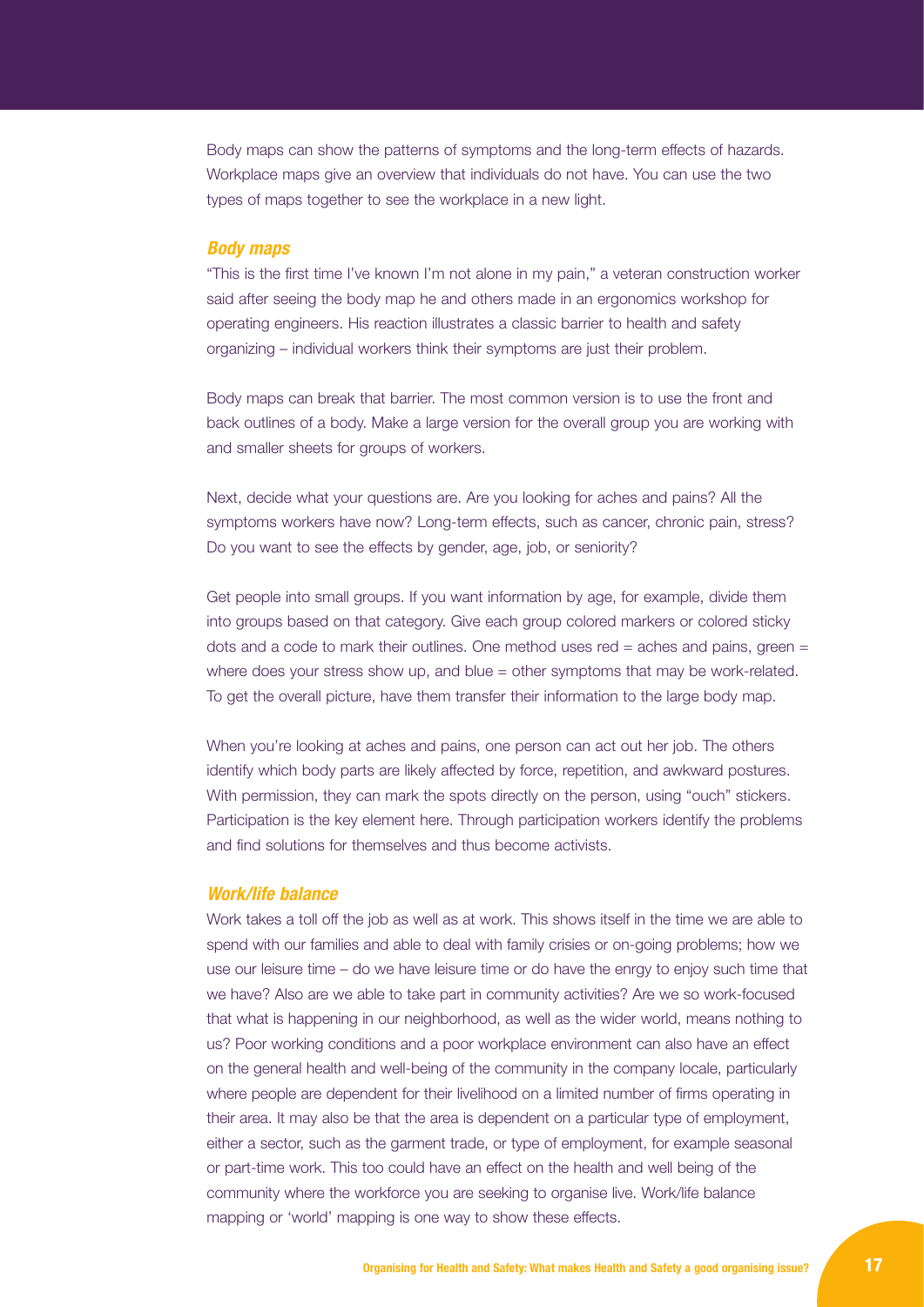Put a large sheet of paper up on a wall, with a small human figure in the center. Then draw or add words around the figure to show how lives are affected by work. Someone might draw guitars if they can no longer play because of crippled tendons or broken hearts from a divorce linked to long hours and stress.

#### *Workplace organisation map*

Workplace maps usually focus on the hazards behind the symptoms that show up on the body map. If there's time before making the maps, get workers doing similar jobs to fill out a questionnaire and discuss it together. Focus on:

- How is the work organized? (e.g number of workers, shifts, hours worked, and breaks)
- What is the work process? (How is work done? What tasks are involved? What machines and tools are used?)
- What are the hazards? (use the categories below)
- What complaints or symptoms show up in conversations?
- What measures are being taken to prevent or reduce the hazards?
- What else could or should be done?

Groups of workers then draw the layout of their workplace or work area. Be sure to include doors, windows, offices, washrooms, desks, machinery, and equipment. The larger the map, the more details you can add. Try to get the questionnaire information onto the map without making it too cluttered.

Hazards are often divided into six categories:

- safety (immediate causes of injuries)
- physical (energy sources such as radiation, temperature, and noise)
- chemical (dusts, liquids, gases)
- biological or communicable (infection, needlesticks, mold)
- ergonomic (force, repetition, posture, design of control panels)
- work organisation/psychosocial risks (things that cause stress such as long or odd work schedules, no say about the job, workload).

Draw a different colored icon or shape to show each category of hazard. Different sizes can show the seriousness, and the number of workers who may be exposed to the hazard can be marked inside the icon. Use sticky dots or some other format to put the people in the picture and show where they work.

It's also useful to show the flow of work and workers' usual paths (movements) in the workplace. The map is easier to read if you use string for this information. One worker made two maps using different colors of string to show her paths in a nursing home, on 'normal' days and then when working short-staffed. The clear differences between the maps led to an "ah-hah" about her increased workload, a serious stressor.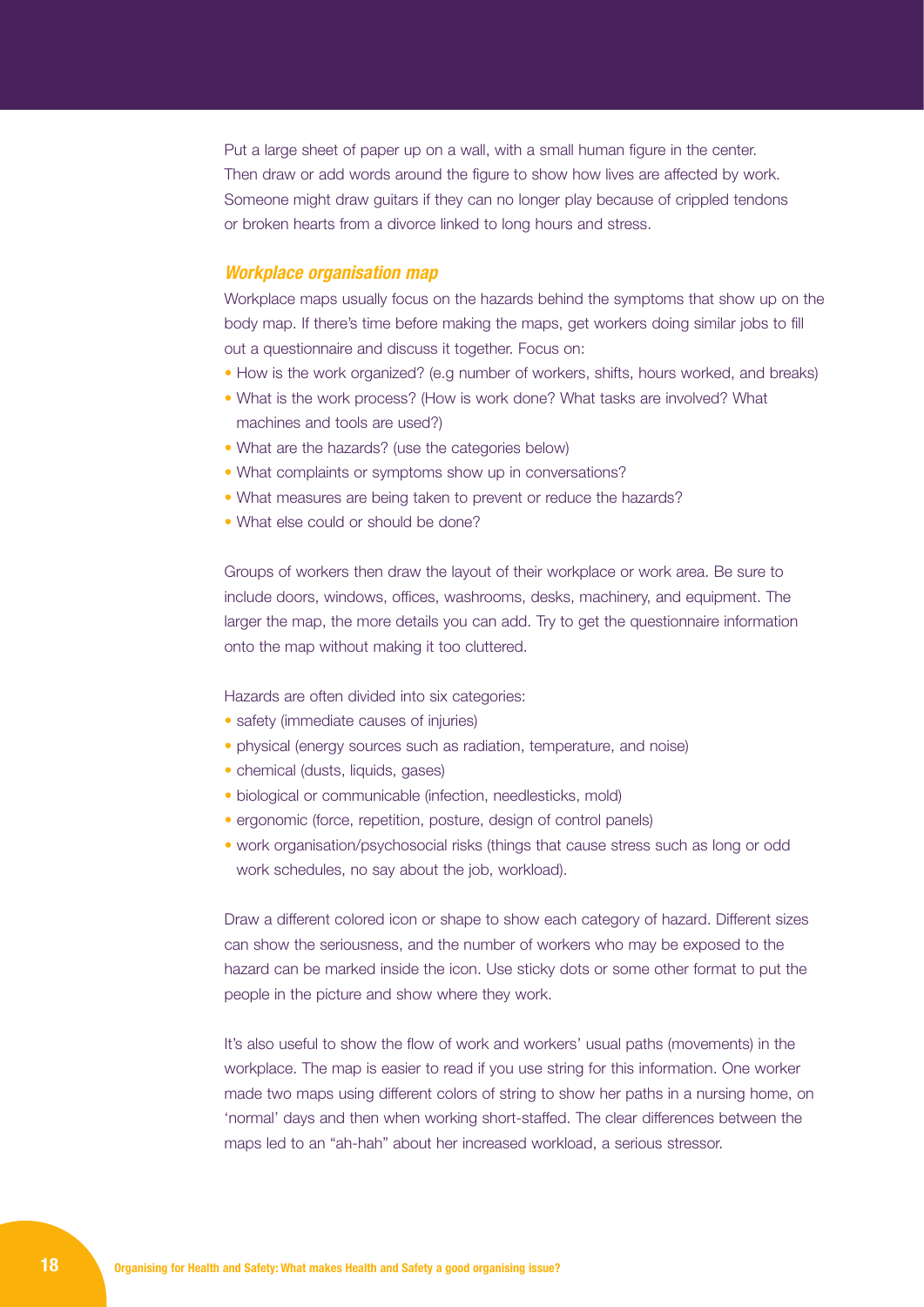PCS members at the National Gallery Company (retail) achieved a 100 per cent "yes" vote for PCS union recognition in a ballot on 19 April 2007. The reps who led the campaign tell us how they did it.

"Last summer our employer gave us an option. Agree to changes in our contracts, or they would terminate our employment. A small group of us decided to get ourselves organised to prevent the employer from changing our terms and conditions. We were surprised how willing staff were to join the PCS union and take an active role.

"We held regular evening and weekend meetings and spoke to all staff individually face-to-face. By taking a proactive and collective approach we discovered other issues that staff and PCS members felt strongly about – such as bank holidays and shift rotas. By gathering information on shift patterns and working arrangements, we made sure that all retail staff members had the opportunity to take part in the campaign.

So when our petition on union recognition was circulated the majority of staff signed it in a very short space of time. This also led to many new workers joining the union and a successful campaign."

Extract from PCS magazine *Organise*

## *Using the maps*

The first question to ask after you've made any of these maps is, "What do you see?" Look for patterns and things that don't fit the patterns.

Put together maps of work areas to get the overall picture of a workplace. Over time, come back to them to record new information or check on changes.

Use your imagination and creativity to make sure that everyone's story is recorded, if they want it included. If you want to add even more information, you can use see-through plastic layers for separate categories of information or to represent the experiences of different groups.

What is hurting workers on the job? What symptoms, injuries and illnesses are workers experiencing? What and where are the hazards that are causing (or could cause) problems? How is on-the-job stress affecting workers' lives? How can unions involve members and develop strategies for solving health and safety problems?

Unions across the country and around the world are using "mapping" techniques to help answer these important questions. Mapping techniques provide a way for workers to use their own experiences to document workplace health and safety problems. These techniques are participatory methods by which workers gather and analyse their own knowledge and experiences. With the information gained, workers and unions can develop strategies to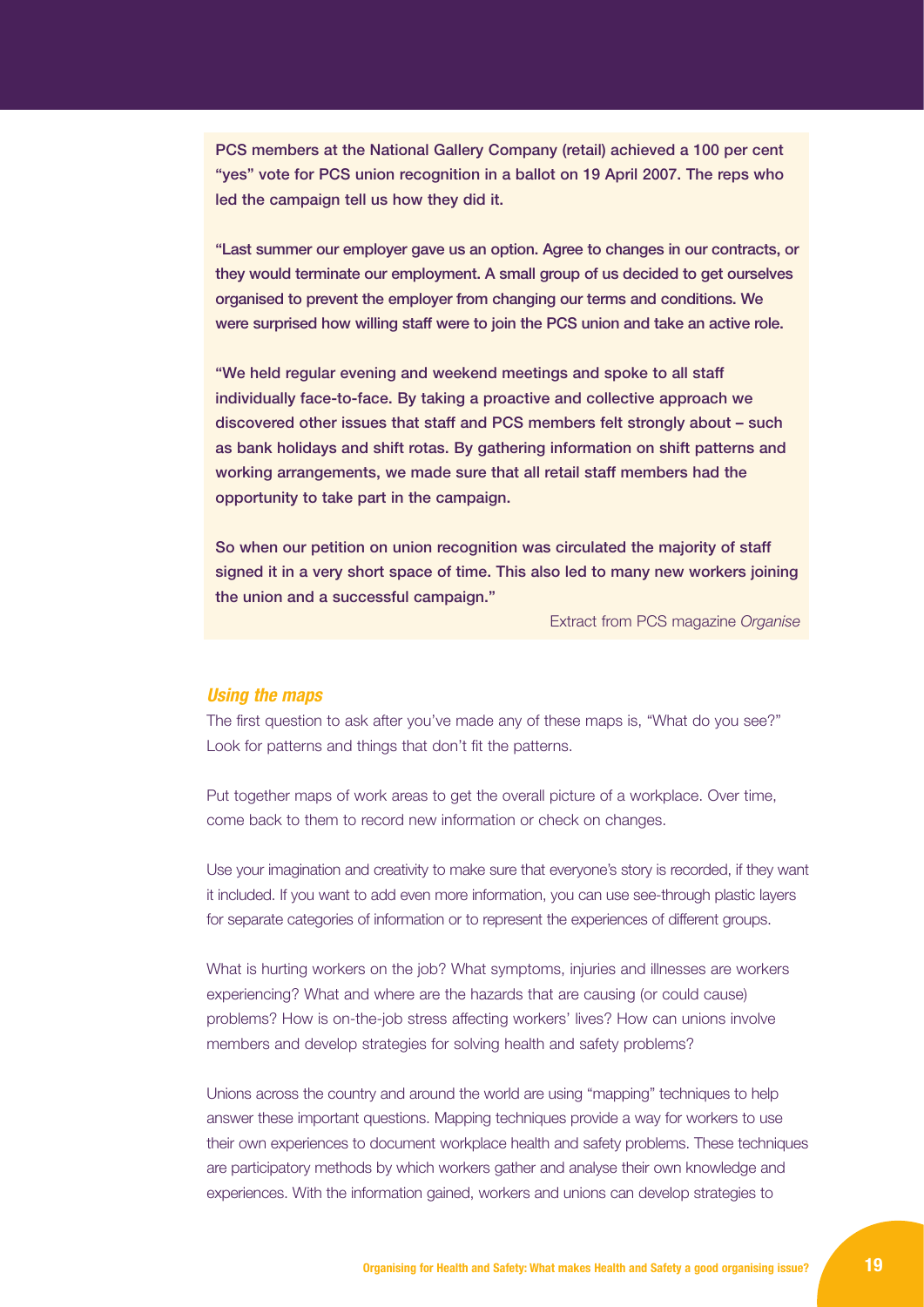eliminate or reduce workplace hazards and to improve health and safety on the job. Mapping techniques are effective because they:

- involve workers
- use visual images and do not rely on ability to read or write
- get people thinking about their workplaces in a new way
- show that workers are not alone, that the problems are collective problems, and
- help point to collective solutions.

Here's an example of mapping that led to collective action by those who work alone.

### *Community – Betting Shop campaign*

The use of one member of staff to cover all day in a betting shop has become common practice particularly in 'small' shops. The union Community mapped the structure of Ladbroke betting shops – how were single, almost isolated offices kept in touch and made to be part of the 'corporation'. Community realised that Ladbrokes' own internal communication system could be used to wear down the company's resistance to doing away with all-day lone working in their betting shops. The system could become a potentially useful means of internal communication for the union.

Ladbrokes have a 'Speak-up' programme that encourages staff to contact management, through email, with their suggestions. Having been engaged in a series of discussions and negotiations with Ladbroke's management but getting no-where, Community escalated the action by getting members to use 'Speakup' on a particular day to complain about having to work alone. In fact, as the Ladbrokes betting shop community is a tight-knit one, non-members found out what was going on and called in as well. 'Speak-up' was flooded with calls all on the topic of single working.

Ladbrokes, if nothing else, are image conscious. With this sort of direct action from the workforce, and with the union threatening to go public on the issue, management backed down and agreement was reached on doing away with single working in the majority of circumstances, though recognising that on some occasions, such as staff sickness or training this may be unavoidable.

The result of this action by Community has meant that union members took action and found that they could do something themselves to improve their working conditions, it meant a greater awareness of the strength of the union and working together in the union and it has meant more employees signing up because of the effective action.

Further information about mapping techniques as well as mapping outlines can be found at the website of the TUC sponsored magazine Hazards – www.hazards.org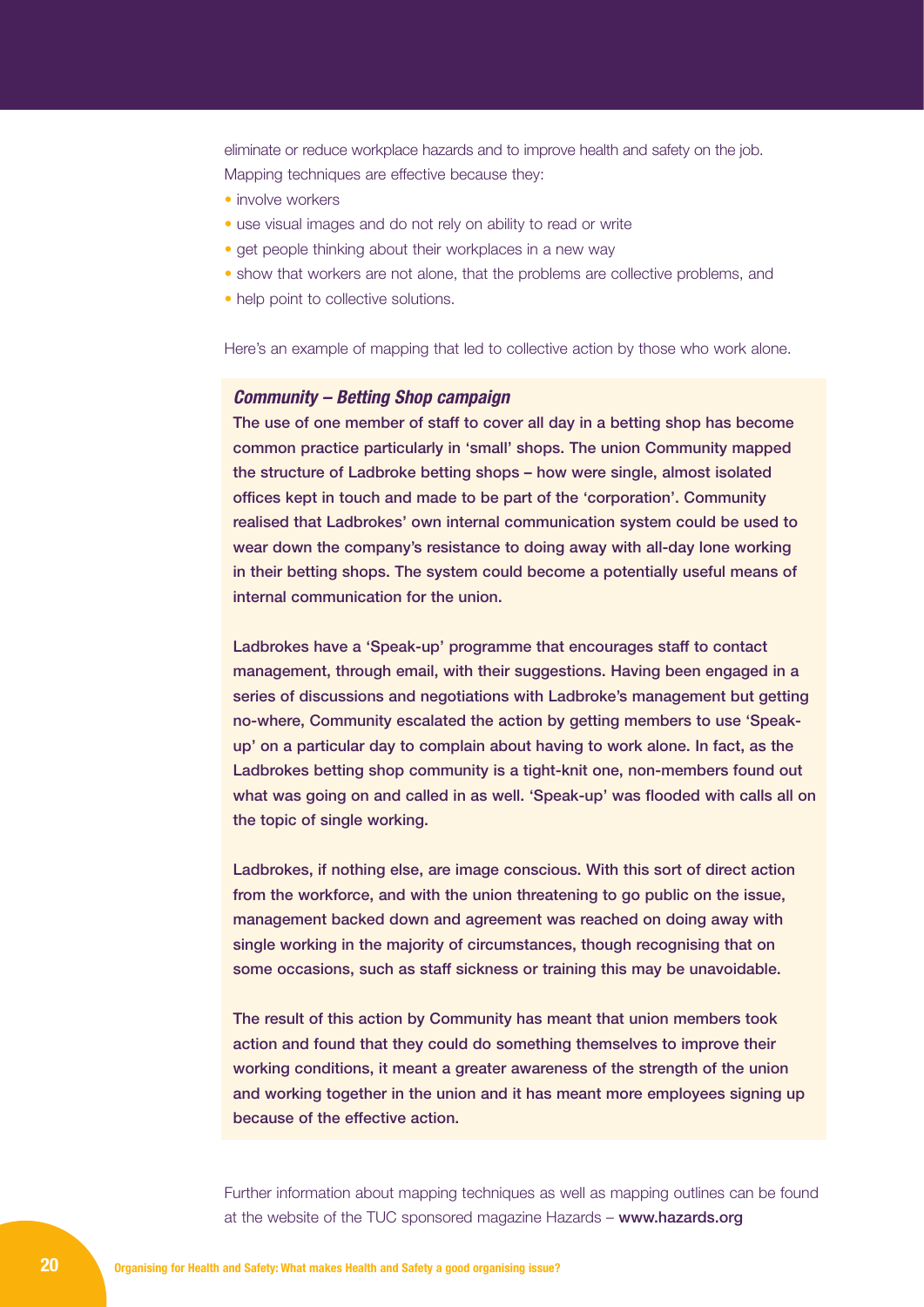# *Last thoughts*

Union organisers are not expected to be health and safety experts. Your union will have health and safety advisers at regional or national level or will have access to health and safety specialists.

You do not need to understand everything about health and safety but you do need to understand its relevance to organising. So you may need to talk to your union about health and safety training to ensure you are suitably up to speed on this area of union activity. Organisers will also need to recruit activists with an understanding of health and safety to the organising team from either within or external to the target company. The safety activists would act as the main source of reference and keep a check on what is happening in the target workplace.

Risks in the TUC's weekly online bulletin, edited by award winning *Hazards* editor Rory O'Neil. You'll get news from the TUC and the Unions (and from the HSE and others) direct. More importantly you'll get it free. To register go to: www.tuc.org.uk/h\_and \_s/index.cfm?mins=242

Essential reading is the TUC's *Hazards at Work – Organising for Safe and Healthy Workplaces* which gives comprehensive information comprehensive information on organising and health and safety, the legislation and health and safety in general. Hazards at Work is available from www.tuc.org.uk/publications

By signing-up to www.unionprofessionals.org.uk organisers have access to *Researching Companies*, the TUC manual on strategic corporate research as well as a raft of other information useful to union organisers, union safety specialists, full-time officers, researchers and other union workers.

Organisers should also be keeping an eye on the organising pages at www.tuc.org.uk/organisation/index.cfm on the TUC website as well as its health and safety pages on www.tuc.org.uk/h\_and\_s/index.cfm

The TUC-sponsored *Hazards* magazine has produced a wealth of resources to help organisers and safety reps including guides to mapping techniques. It provides a wealth of information on all health and safety issues and campaigns as well as news of safety rep activities www.hazards.org/diyresearch/index.htm

You can keep yourself up-to-date with the latest in health and safety news and events both in the UK and Internationally by signing up to the TUC's free email magazine *Risks*, read each week by over 16,000 subscribers.

Go to www.tuc.org.uk/h\_and\_s/tuc-14092-f0.cfm for an example of *Risks* and for the free subscription.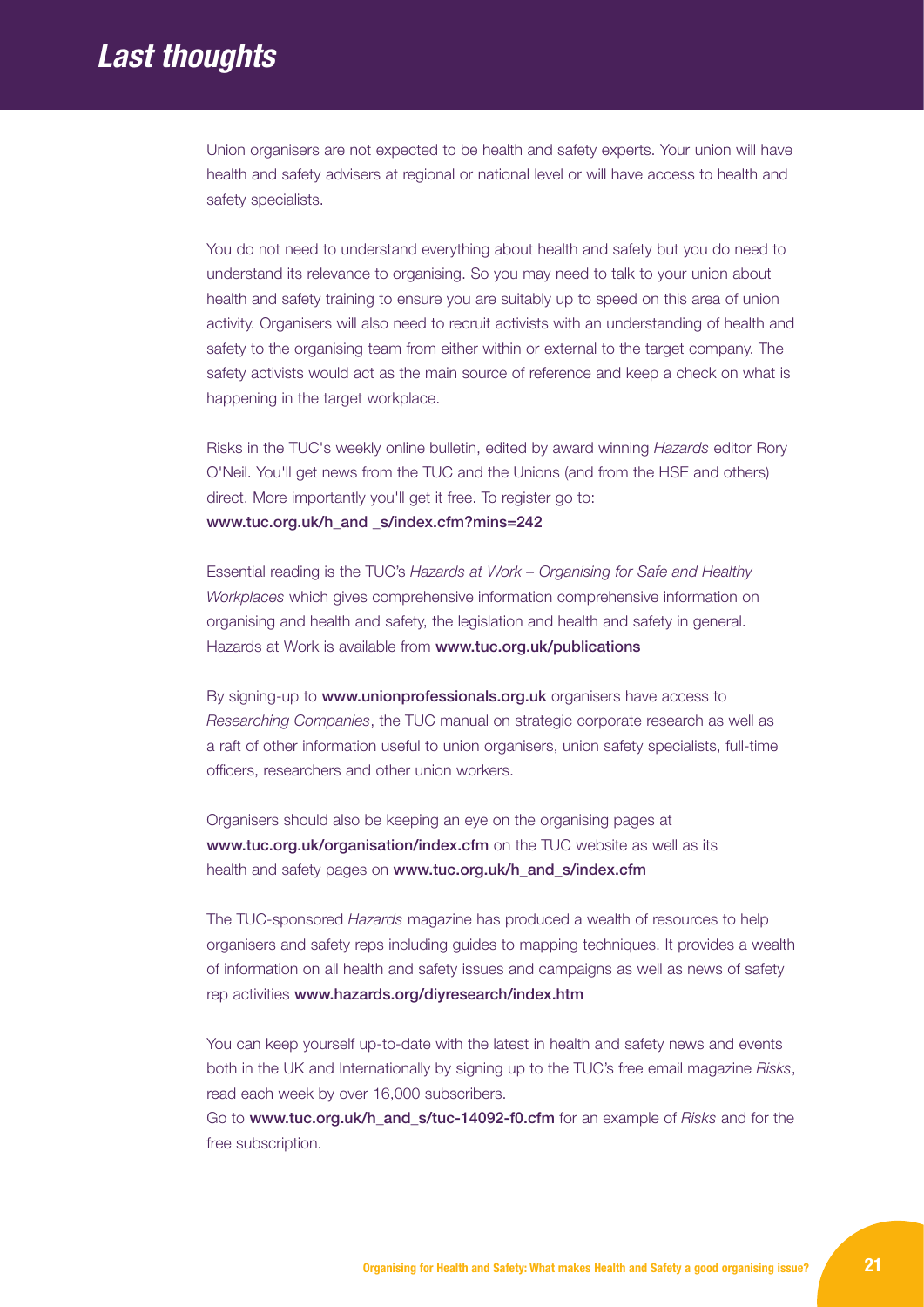The Health and Safety Executive has taken on the message that involving the workforce is good for health and safety and that safety reps improve health and safety management. HSE inspectors have been issued with specific guidance on including safety rep and worker involvement in their assessment of an employer's systems for managing health and safety. The HSE has a webpage specifically on worker involvement with a page for safety reps which highlights the positive role that safety reps and working with unions can have on health and safety. Case studies are included on these pages. Go to www.hse.gov.uk/workers/workers/index.htm for further information. You can also find the good information about the business case for trade union involvement in health and safety management.

This may seem like a lot of information and an overwhelming amount of legislation. Sometimes this is a game that employers like to play – flood the union with irrelevant or over the top amounts of information. But health and safety is a matter of common sense and a safe and healthy working environment is a basic right that every worker can understand and sign up to. Workers know what the health and safety problems are in their workplace and usually have a pretty shrewd idea of how to solve them. The union organiser's job is to help them do that. Whenever possible, keep it simple.